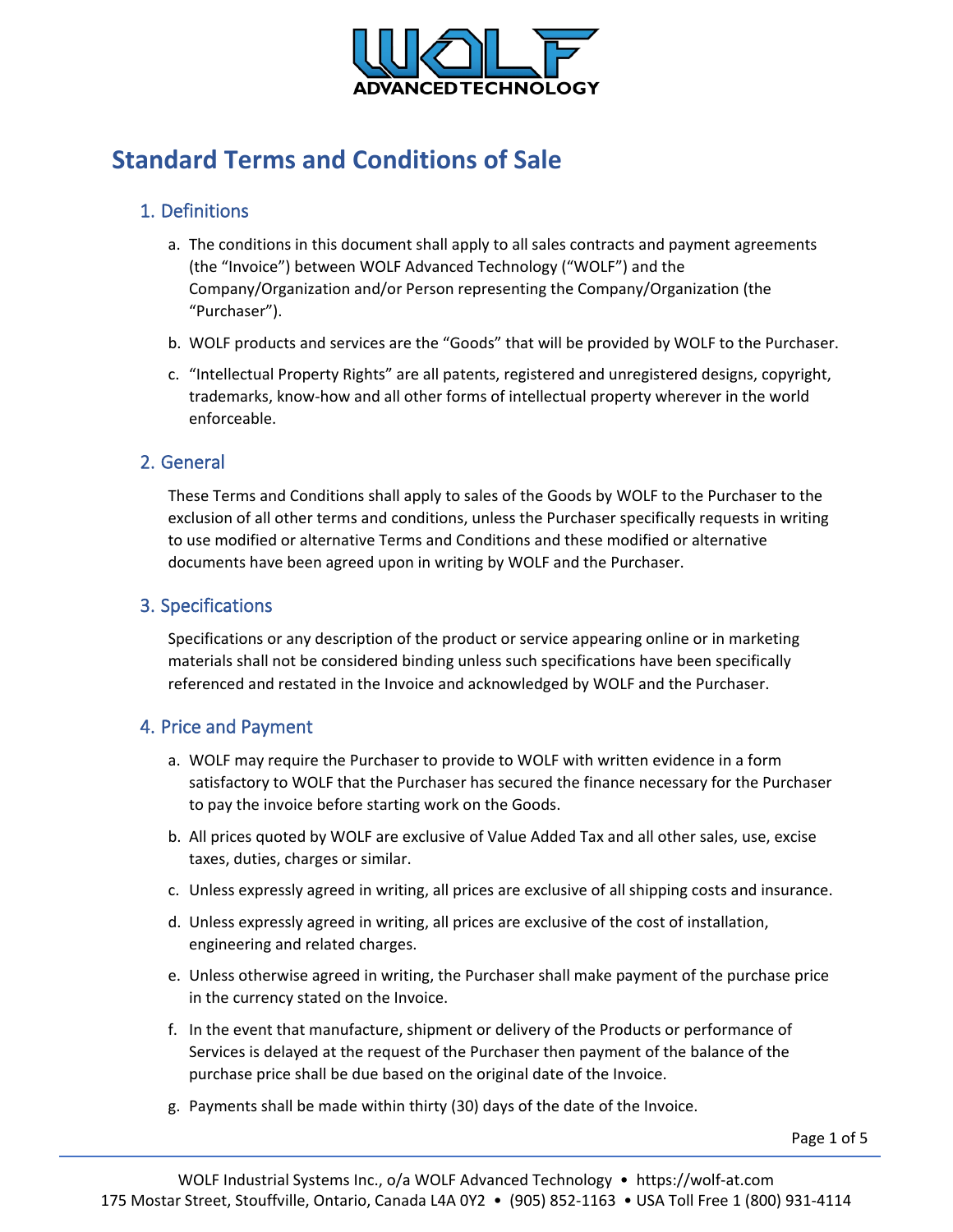

- h. If the Purchaser disputes any invoice or part thereof, the Purchaser shall immediately pay the undisputed portion of the invoice and shall notify WOLF in writing of the reasons for the dispute. Upon resolution of the dispute, such sum as is agreed by the parties as payable shall be paid immediately to WOLF, together with any interest due.
- i. If any payment due to WOLF is not made by the due date:
	- i) the Purchaser will pay interest on the overdue amount calculated on a daily basis at six per cent per annum from the due date until the date of actual payment time, and compounded monthly;
	- ii) WOLF may suspend further deliveries to the Purchaser until all overdue sums from the Purchaser have been paid;
	- iii) all outstanding sales agreements issued by WOLF, if any, shall be released; and
	- iv) WOLF may deduct the overdue amount from any sum that WOLF owes to the Purchaser under any other contract between WOLF and the Purchaser.

## 5. Delivery, Title and Risk of Loss

- a. All times and dates given by WOLF for delivery of Products and performance of Services are given in good faith, and WOLF shall use reasonable efforts to meet such delivery times and dates, but WOLF shall have no liability to the Purchaser in the event of a delay in delivery of products or performance of services.
- b. Transfer of title in the Products shall not imply transfer of ownership of any Intellectual Property therein.
- c. Delivery of Products shall take place Ex Works (EXW) (in accordance with Incoterms) at the place where the Product is handed to a carrier for carriage either to the Purchaser or to a facility specified by the Purchaser, at which point title to, risk of damage to, and loss of the Products shall pass to the Purchaser. Any variation from these delivery terms and any cost incurred by the variation must be agreed upon in writing by both WOLF and the Purchaser.
- d. Upon delivery, it shall be the responsibility of the Purchaser to inspect the condition of the goods. Any issue with the acceptance of delivered goods shall be governed by the WOLF Limited Manufacturing Warranty.

# 6. Limitations of Liability

- a. WOLF shall not be liable to the Purchaser in contract, tort (including negligence or breach of statutory duty) or otherwise howsoever arising for any loss of profit or any indirect, special or consequential losses or damages of any nature whatsoever including, but not limited to, loss of revenue, loss of business, loss of production, material wastage, depletion of goodwill, reputation or loss or corruption of data, even if WOLF has been advised of the possibility of such loss being incurred.
- b. WOLF's aggregate liability to the Purchaser arising out of the supply of any Products and/or Services will in no event exceed the price actually paid by the Purchaser to WOLF for such Products and/or Services.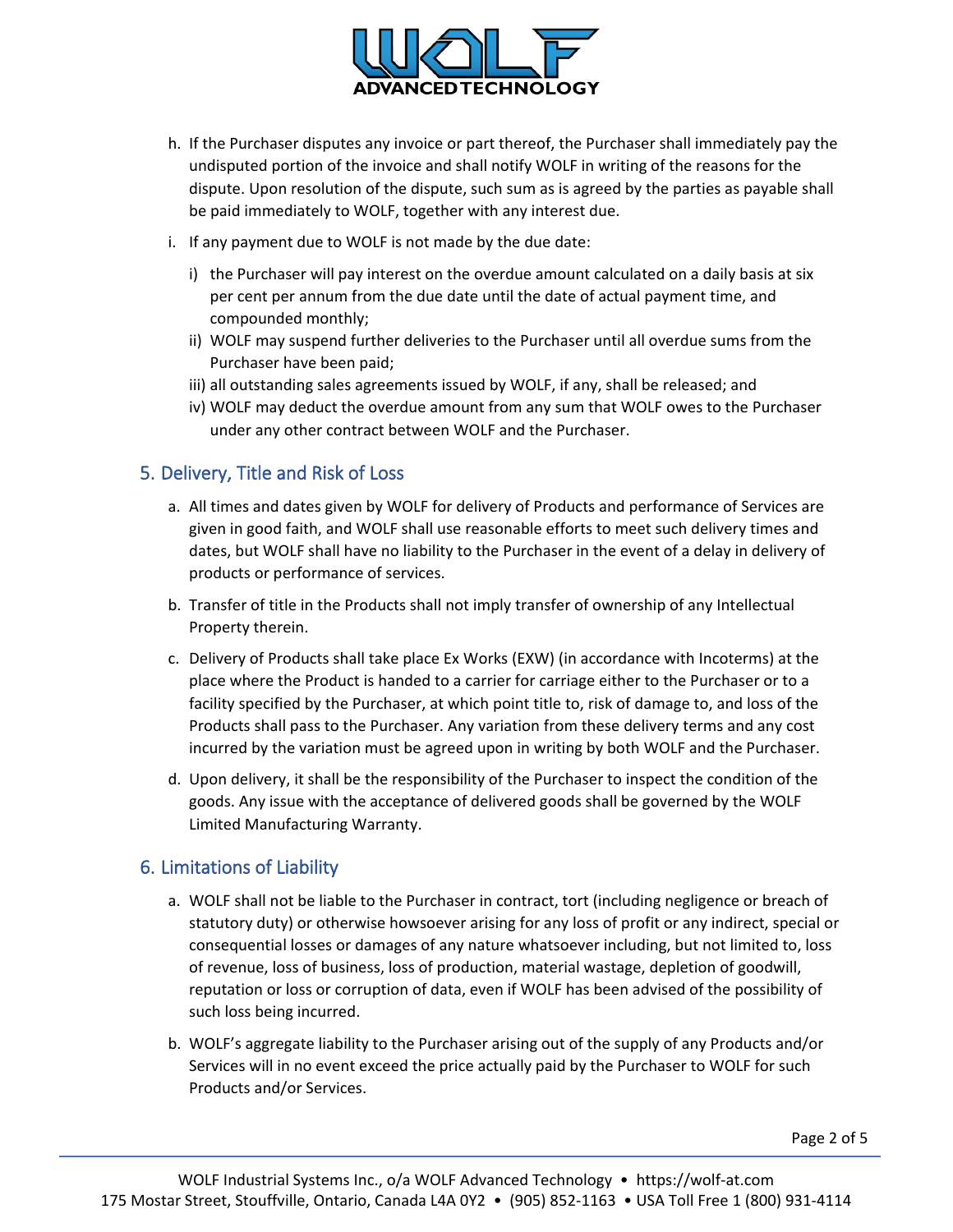

c. Nothing in these Conditions shall exclude, or be construed as an attempt to exclude, any liability of WOLF which cannot, as a matter of law, be excluded.

## 7. Export and Import Terms

- a. Delivery of the products and performance of the services supplied by WOLF are subject to applicable export control laws and regulations including the United States and Canada, and conditional upon receipt of required government licenses and approvals.
- b. The Purchaser shall be responsible for complying with any legislation or regulations governing the importation of the Products into the country of destination and for the payment of any duties or taxes. WOLF shall provide certificates of delivery, certificates of origin and other information in its control that is reasonably necessary for the Purchaser to import the Products.
- c. The failure of any authority or government agency to issue an importation license or consent or the withdrawal thereof shall not entitle the Purchaser to withhold or delay payment of the purchase price.
- d. The Purchaser shall not re-export the products or any technical data supplied by WOLF without fully complying with the regulations of all relevant government agencies including those of the United States and Canada. Any goods identified by WOLF as controlled or restricted goods shall not be re-exported to any embargoed or sanctioned countries as listed in the United States ITAR regulations as enforced by The Department of State Directorate of Defense Trade Controls (DDTC) or by the Government of Canada. Refer to: [http://www.pmddtc.state.gov/embargoed\\_countries/index.html](http://www.pmddtc.state.gov/embargoed_countries/index.html) and to [http://www.international.gc.ca/sanctions/countries-pays/index.aspx?lang=eng.](http://www.international.gc.ca/sanctions/countries-pays/index.aspx?lang=eng)

#### 8. Force Majeure

WOLF shall not be liable for delay or failure in performance of any of its obligations to the Purchaser attributable in whole or in part to any cause beyond its reasonable control including, but not limited to, actions or inactions of government bodies whether in its sovereign or contractual capacity, judicial action, war, civil disturbance, insurrection, sabotage, act of a public enemy, act of terrorism, labor difficulties or disputes, failure or delay in delivery by WOLF's suppliers or subcontractors, transportation difficulties, shortage of energy, materials, labor or equipment, accident, fire, flood, storm or other act of God ("Force Majeure"), or the Purchaser's fault or negligence.

# 9. Termination

- a. WOLF may terminate any Order under the following conditions:
	- i) immediately upon notice to the Purchaser if the Purchaser is delinquent for more than 30 days in the payment of any sum due to WOLF;
	- ii) immediately upon notice to the Purchaser if there is any change in the ownership, management or control of the Purchaser;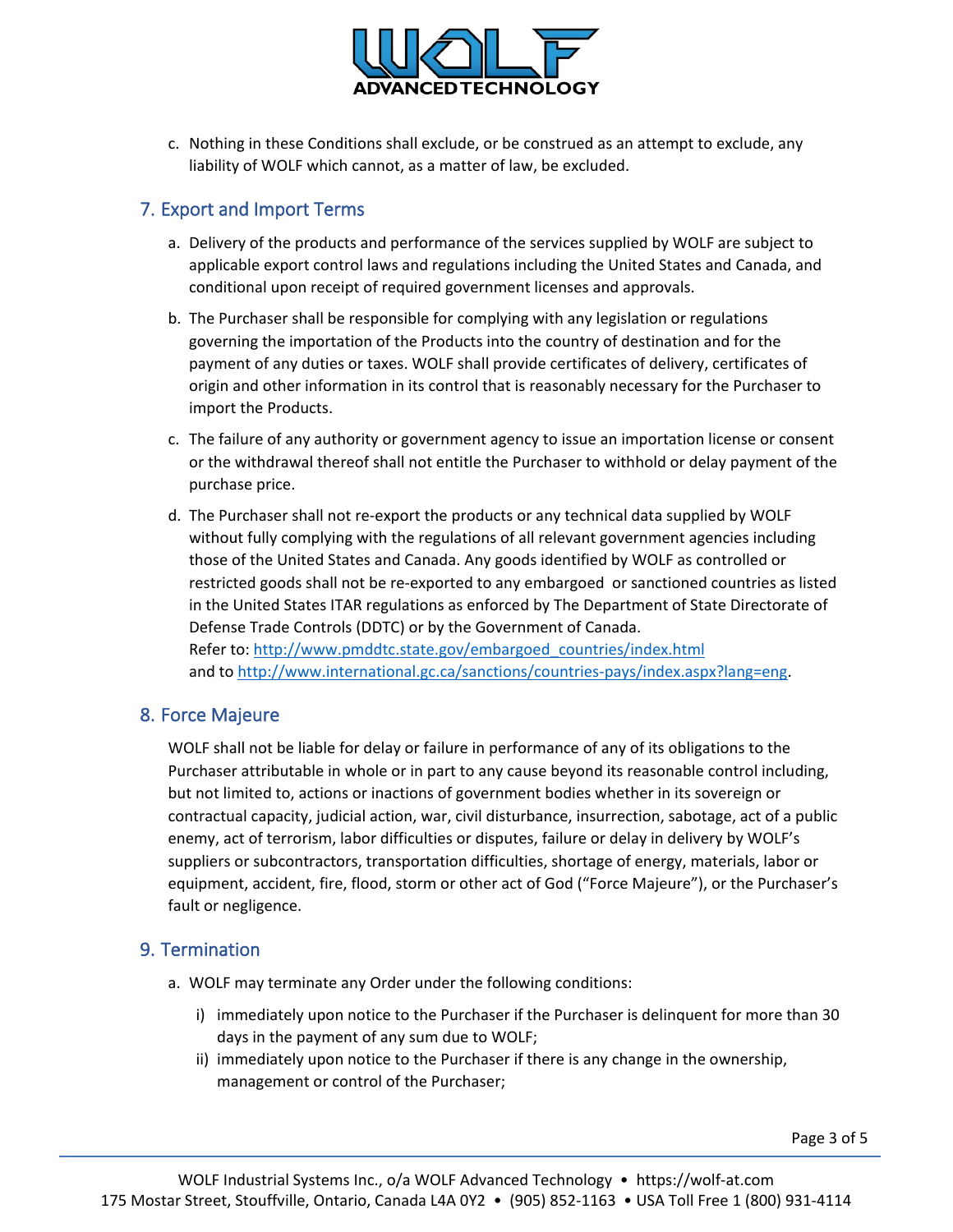

- iii) immediately upon notice to the Purchaser if WOLF has reasonable cause to believe that the Purchaser is unable to pay its debts when due;
- iv) without notice to the Purchaser if the Purchaser becomes insolvent or bankrupt, enters into liquidation, or a receiver, administrator, administrative receiver, manager, trustee or similar officer is appointed in relation to it or over any of its assets or any action is taken or threatened by or against it analogous to the foregoing in any jurisdiction; or
- v) immediately upon notice to the Purchaser if a case of Force Majeure continues for 60 days or more.
- b. If WOLF terminates any Order under these conditions, the Purchaser shall pay to WOLF within seven (7) days:
	- i) all amounts invoiced by WOLF under the Order which remain unpaid at the date of termination;
	- ii) a fair and reasonable price in respect of work completed or in progress but not invoiced at the date of termination;
	- iii) all costs (including without limitation a sum in respect of overheads) incurred by WOLF connected with termination;
	- iv) all suppliers' and sub-contractors' termination charges; and
	- v) a sum in respect of the profits which WOLF would have reasonably been expected to make under the Order but for its termination.
- c. The Purchaser may only terminate an Order for convenience if that a specific termination or cancellation schedule was included in Quotation and subsequent Invoice.

# 10. Confidentiality

- a. The Purchaser shall treat all Confidential Information disclosed by WOLF as confidential and shall not use or disclose any Confidential Information except for the proper and necessary purposes of use of the Products and Services, and any such disclosure shall be made to the Purchaser's employees under appropriate conditions of confidence.
- b. The obligations of confidence shall not apply to any information which is, in the public domain through no fault of the Purchaser or at the time of disclosure by WOLF is already known to the Purchaser from a bona fide source other than WOLF.
- c. Neither the Purchaser nor WOLF shall without the prior written consent of the other:
	- i) make use of the other's name or trademarks;
	- ii) make use of the name of any of the other's personnel, Purchasers or agents;
	- iii) make use of any information obtained under the Order for publicity purposes; or
	- iv) refer to the other or the Order in any advertisement or public notice.

#### 11. Indemnities

Purchaser agrees to indemnify, release, defend and hold harmless WOLF, its Affiliates, their employees, officers, directors, shareholders, agents, subcontractors and/or joint ventures (the "WOLF Indemnitees") against all claims, costs, charges, expenses, damages and other liabilities (including attorney's fees) in connection with any injury, death or ill health of any personnel of

Page 4 of 5